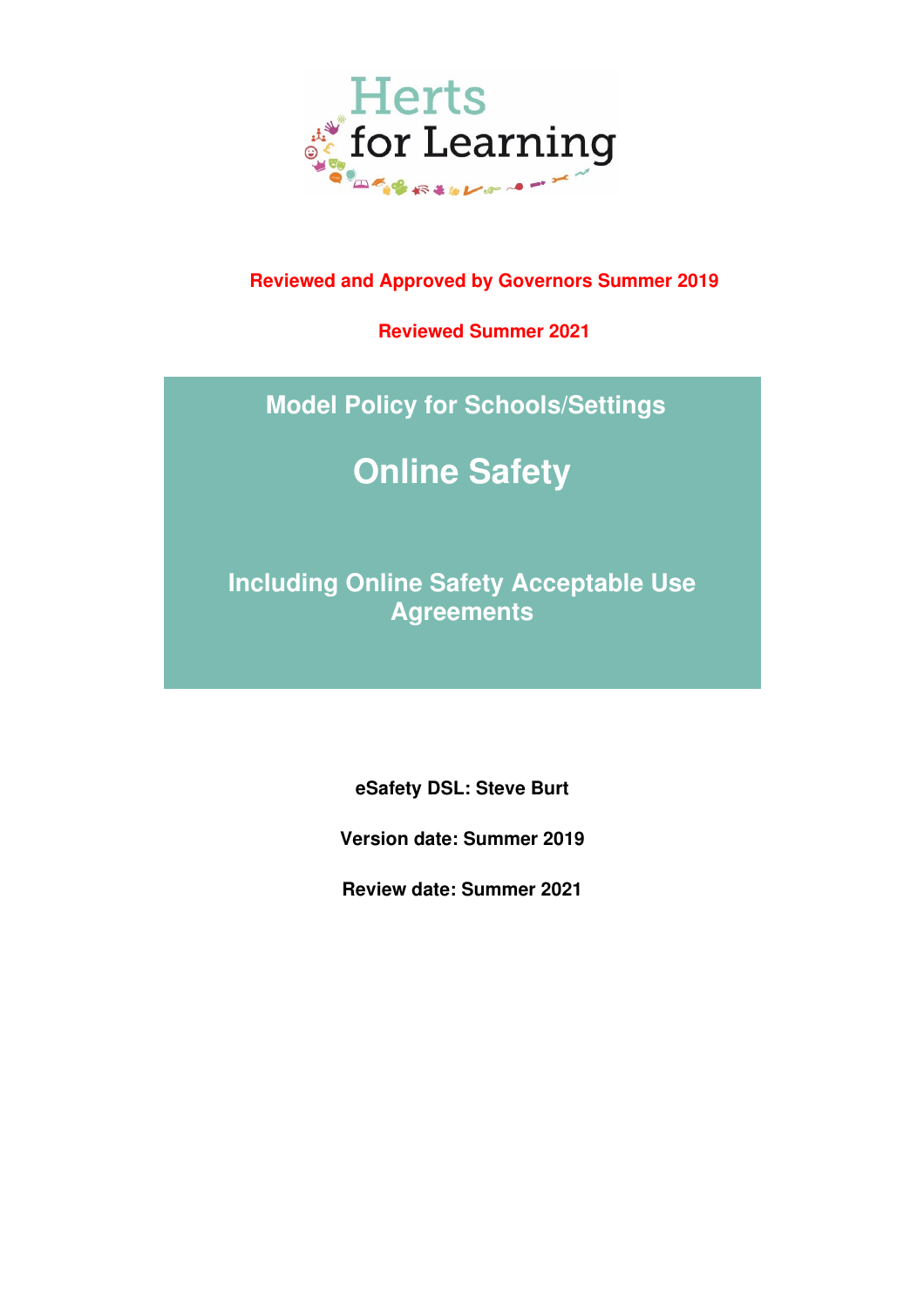## Contents

| 1. |                                                                                                       |
|----|-------------------------------------------------------------------------------------------------------|
| 2. |                                                                                                       |
| 3. |                                                                                                       |
| 4. |                                                                                                       |
|    |                                                                                                       |
| 5. |                                                                                                       |
| 6. |                                                                                                       |
| 7. |                                                                                                       |
| 8. |                                                                                                       |
| 9. |                                                                                                       |
|    |                                                                                                       |
|    | Appendix A - Online Safety Acceptable Use Agreement - Staff, Governors and student teachers (on       |
|    |                                                                                                       |
|    | Appendix C - Online safety policy guide - Summary of key parent/carer responsibilities  12            |
|    |                                                                                                       |
|    | Appendix E - Guidance for staff on preventing and responding to negative comments on social media  14 |
|    | Appendix E - Safeguarding and remote education during coronavirus (COVID-19)15                        |
|    |                                                                                                       |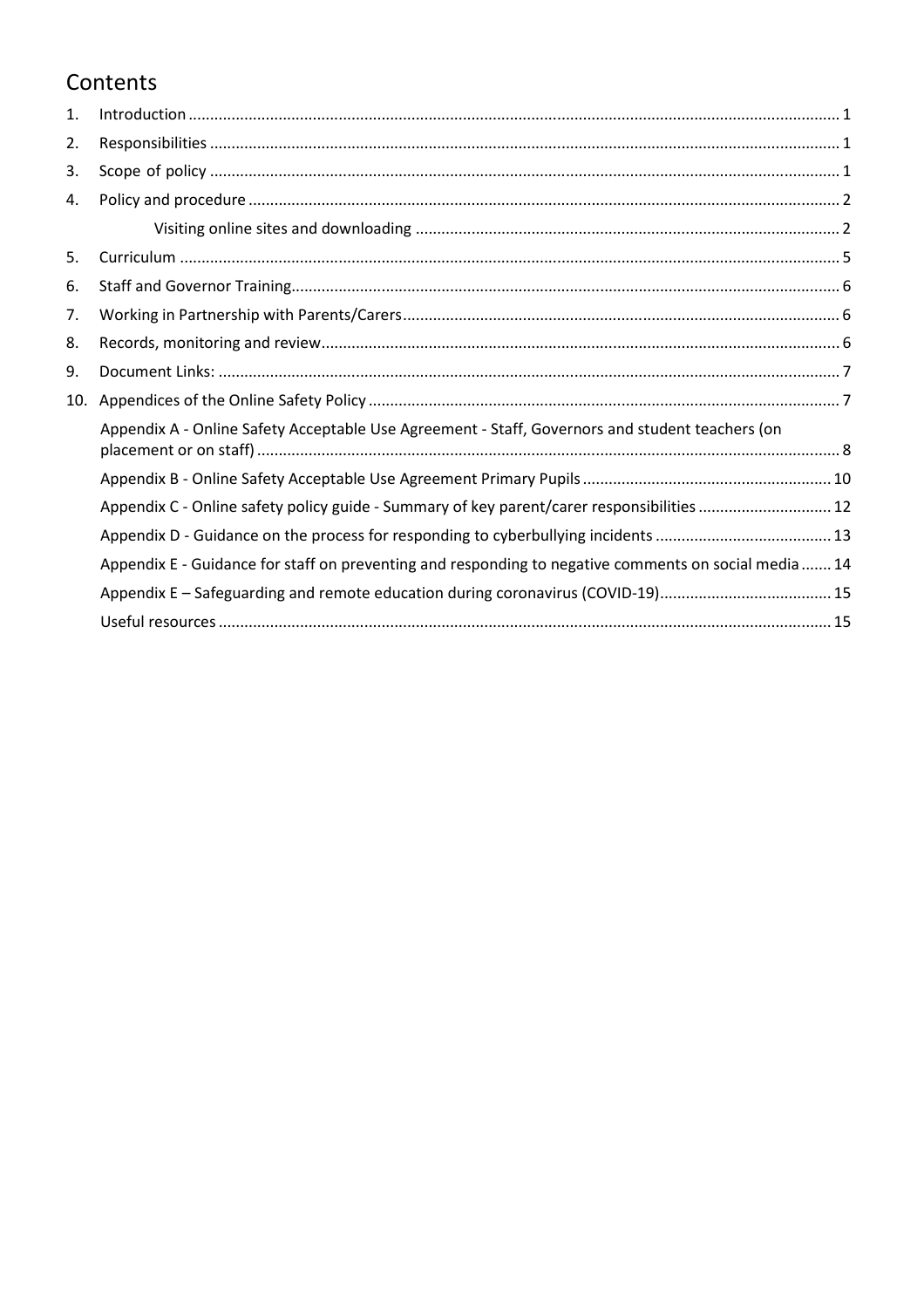

### **1. Introduction**

Commonswood Primary and Nursery School recognises that internet, mobile and digital technologies provide positive opportunities for children and young people to learn, socialise and play, but they also need to understand the challenges and risks. The digital world is an amazing place, but with few rules. It is vast and fast moving and young people's future economic success may be partly dependent on their online skills and reputation. We are, therefore, committed to ensuring that **all** pupils, staff and governors will be supported to use internet, mobile and digital technologies safely. This is part of our safeguarding responsibility. Staff are aware that some pupils may require additional support or teaching, including reminders, prompts and further explanation to reinforce their knowledge and understanding of online safety issues.

We are also positive committed to ensuring that all those who work with children and young people, including their parents/carers, are informed about the ever-changing risks so that they can take an active part in helping children and young people navigate the online world safely and confidently.

## **2. Responsibilities**

The headteacher and governors have ultimate responsibility to ensure that appropriate online safety policy and practice is embedded and monitored. The named online safety lead in this school is **Steve Burt**.

All breaches of this policy must be reported to the **headteacher** or **online safety lead**. All breaches of this policy that may have put a child at risk must also be reported to the **DSL**.

Organisations that are renting space from the school and are a totally separate organisation should have and follow their own online safety policy and acceptable use agreements. However, if the organisation has any access to the school network, cloud-based services and equipment then they must adhere to the school's online safety procedures and acceptable use agreements.

If the organisation is operating in school time or when pupils are on site in the care of the school, then the safeguarding of pupils is paramount and the organisation must adhere to the school's online safety procedures and acceptable use agreements.

#### **3. Scope of policy**

The policy applies to:

- pupils
- parents/carers
- teaching and support staff
- school governors
- peripatetic teachers/coaches, supply teachers, student teachers
- visitors
- volunteers
- voluntary, statutory or community organisations using the school's facilities

The school also works with partners and other providers to ensure that pupils who receive part of their education off site or who are on a school trip or residential are safe online.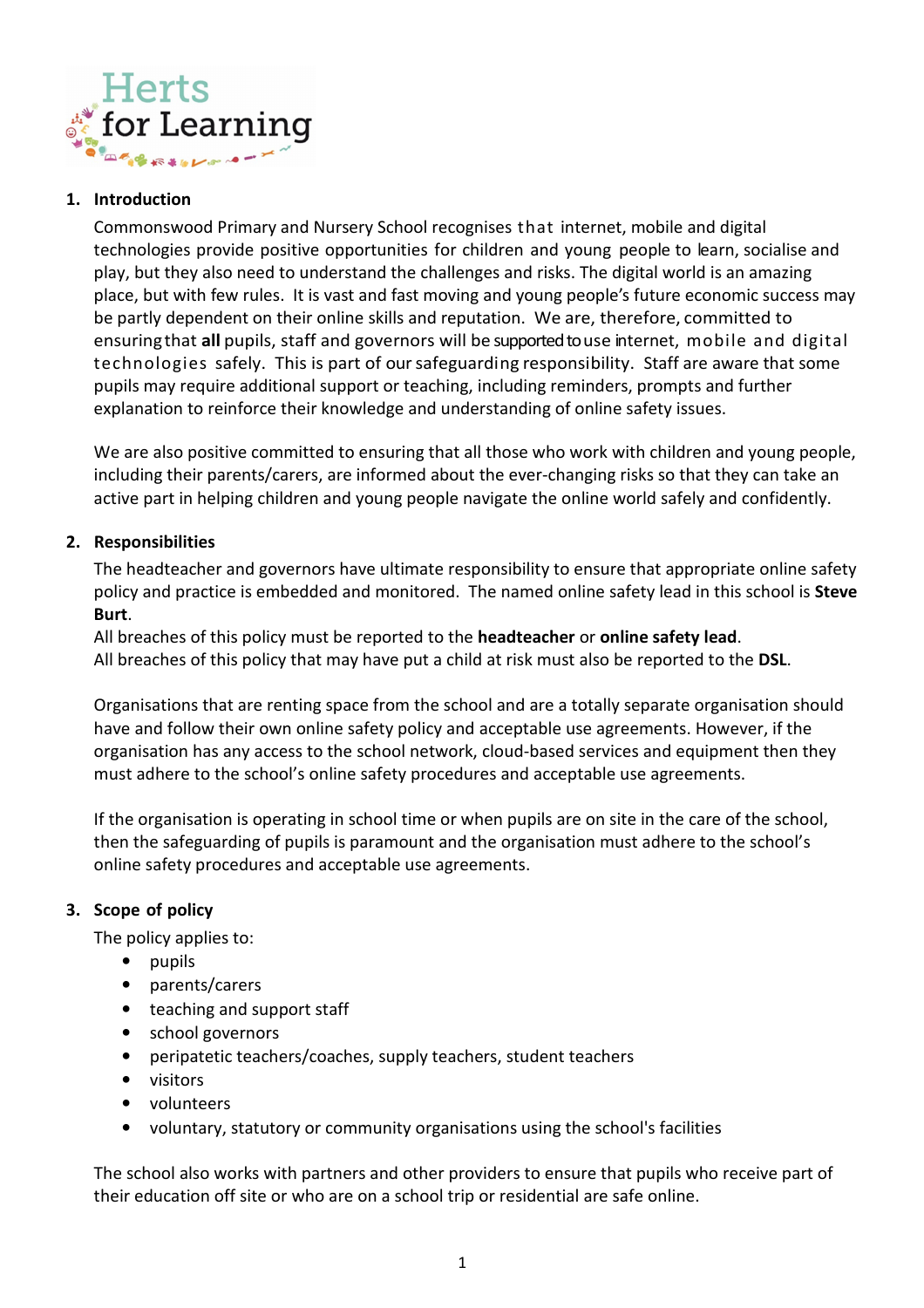The school provides online safety information for parents/carers, through the website, in newsletters and at events. It is important that parents/carers understand their key role in supporting their child/ren to behave appropriately and keep themselves safe online.

This policy, supported by its acceptable use agreements, is intended to protect the interests and safety of the whole school community. It is linked to the following other school policies and documents: safeguarding, Keeping Children Safe in Education, GDPR, health and safety, home– school agreement, positive behaviour and PSHCE policies.

## **4. Policy and procedure**

The school seeks to ensure that internet, mobile and digital technologies are used effectively and safely, for their intended educational purpose, in ways that will not infringe legal requirements or create unnecessary risk.

The school expects everyone to use internet, mobile and digital technologies responsibly and strictly according to the conditions set out in this policy. This policy also includes expectations on appropriate online behaviour and use of technology outside of school for pupils, parents/carers, staff and governors and all other visitors to the school.

## **Use of email**

Staff and governors should use a school email account or Governor Hub for all official school communication to ensure everyone is protected through the traceability of communication. Under no circumstances should staff contact pupils, parents or conduct any school business using a personal email address. Pupils should use school approved accounts on the school system for educational purposes. Where required parent/carer permission will be obtained for the pupil account to exist. For advice on emailing, sharing personal or confidential information or the need to gain parent permission refer to the policy for GDPR. Emails created or received as part of any school role will be subject to disclosure in response to a request for information under the Freedom of Information Act 2000.

Staff, governors and pupils should not open emails or attachments from suspect sources and should report their receipt to the online safety lead.

**Users must not** send emails which are offensive, embarrassing or upsetting to anyone (i.e. cyberbullying).

## **Visiting online sites and downloading**

- Staff must preview sites, software and apps before their use in school or before recommending them to pupils. Before using any online service that requires user accounts to be created or the sharing of any personal data, staff must consult with, and seek approval from, a senior leader with the details of the site/service. The terms and conditions of the service should be read and adhered to, and parental/carer permission sought where required. If internet research is set for homework, specific sites will be suggested that have previously been checked by the teacher. All users must observe copyright of materials from electronic sources.
- Staff must only use pre-approved systems if creating blogs, wikis or other online content.
- When working with pupils searching for images should be done through Google Safe Search (standard through the HICS service), Google Advanced Search or a similar application that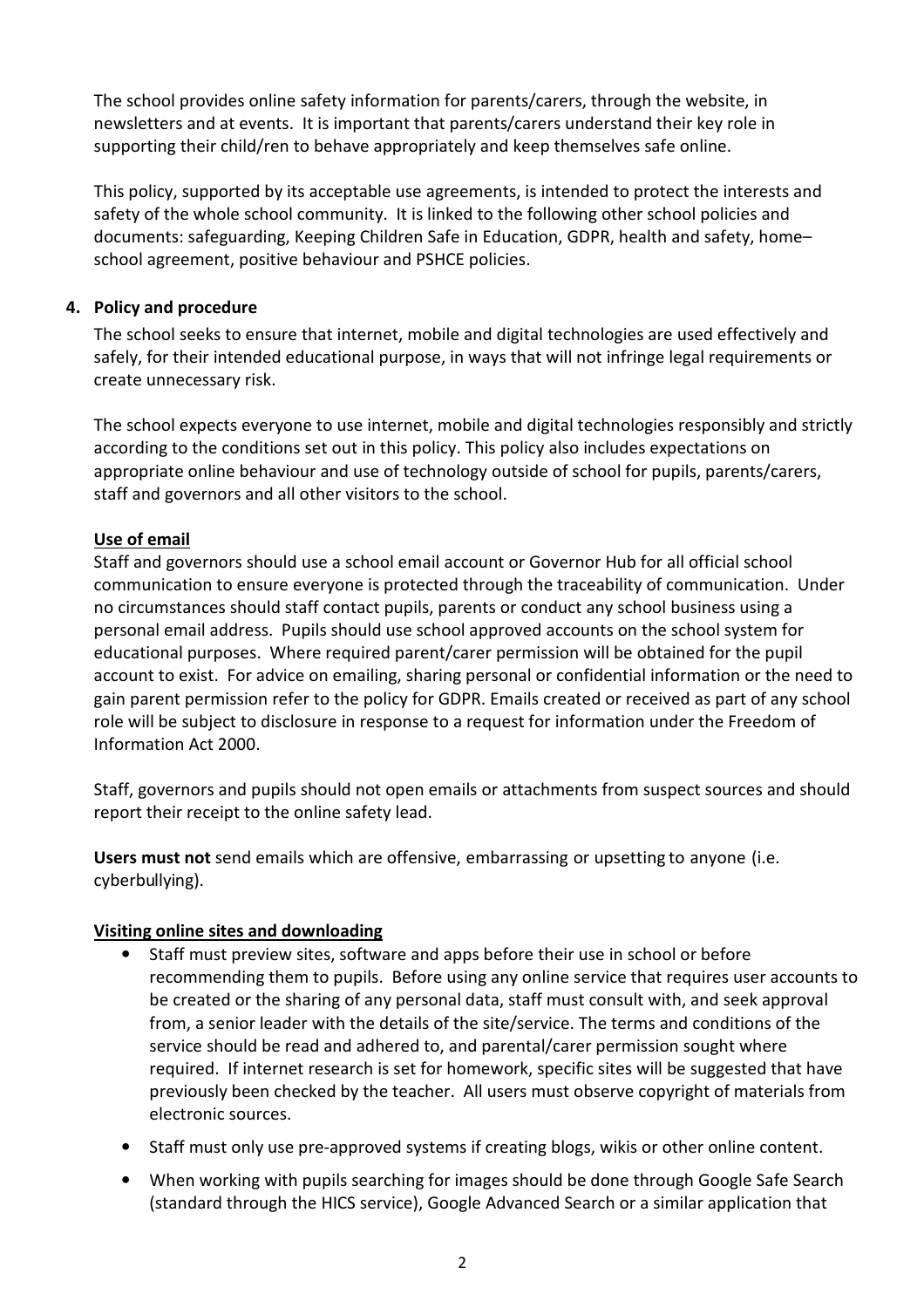provides greater safety than a standard search engine.

## **Users must not:**

Visit internet sites, make, post, download , upload or pass on, material, remarks, proposals or comments that contain or relate to:

- Indecent images of children actually or apparently under the age of 18 or images of child abuse (i.e. images of children, digital or cartoons, involved in sexual activity or posed to be sexually provocative)
- Indecent images of vulnerable people over the age of 18 (i.e. images of vulnerable people, digital or cartoons involved in sexual activity or posed to be sexually provocative)
- Adult material that breaches the Obscene Publications Act in the UK
- Promoting discrimination of any kind in relation to the protected characteristics: age, disability, gender reassignment, marriage and civil partnership, pregnancy and maternity, race or ethnicity, religion or belief, sex, sexual orientation
- Promoting hatred against any individual or group from the protected characteristics above
- Promoting illegal acts including physical or sexual abuse of children or adults, violence, bomb making, drug and alcohol abuse and software piracy
- Any material that may bring the school or any individual within it into disrepute e.g. promotion of violence, gambling, libel and disrespect

#### **Users must not:**

- Reveal or publicise confidential or proprietary information
- Intentionally interfere with the normal operation of the internet connection, including the propagation of computer viruses
- Transmit unsolicited commercial or advertising material either to other users, or to organisations connected to other networks except where permission has been given to the school
- Use the school's hardware and Wi-Fi facilities for running a private business
- Intimidate, threaten or cause harm to others
- Access or interfere in any way with other users' accounts
- Use software or hardware that has been prohibited by the school

Only a school device may be used to conduct school business outside of school (involving any personal information). The only exception would be where a closed, monitorable system has been set up by the school for use on a personal device. Such a system would ensure the user was not saving files locally to their own device and breaching data security.

Personal devices including mobiles can be used to access school email. However, staff must ensure that a password is required to access the email, ensuring that once opened the computer/mobile is not left unattended. Once finished the member of staff must ensure they have completely logged out of their school emails and must never save school information or data onto personal devices. It is the responsibility of all staff to ensure that they have adequate and suitable anti-virus protection on all devices on which they open their school email.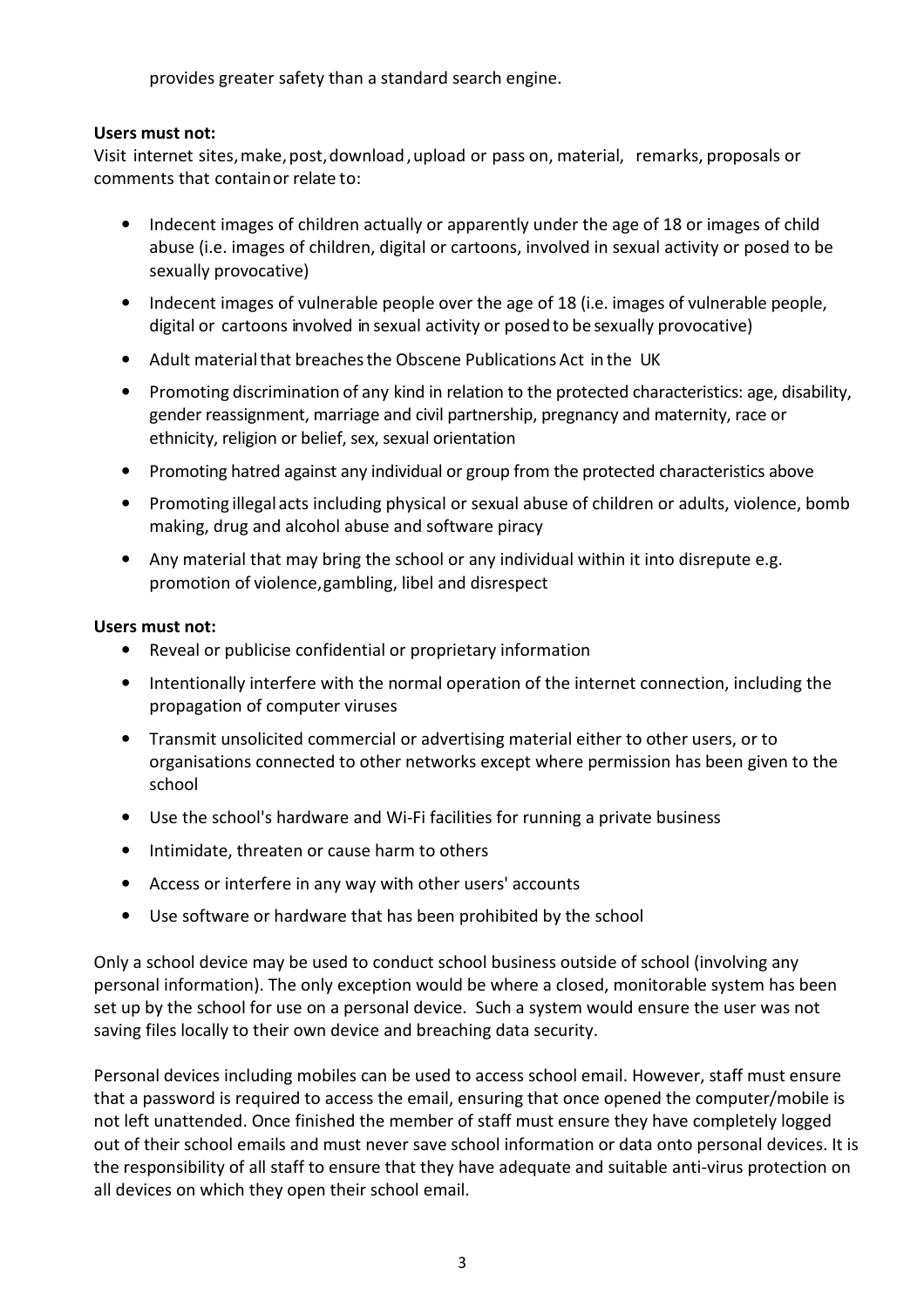All breaches of prohibited behaviours detailed above will be investigated, where appropriate, in liaison with the police.

The school recognises that in certain planned curricular activities, access to controversial and/or offensive online content may be beneficial for educational use. In such circumstances, there is an expectation that access is pre-planned, risk assessed and recorded, and permission given by **the headteacher**.

## **Storage of Images**

Photographs and videos provide valuable evidence of pupils' achievement and progress in a variety of contexts and can be used to celebrate the work of the school. In line with GDPR they are used only with the written consent of parents/carers which is secured in the first instance on a child's entry to the school. Records are kept on file and consent can be changed by parents/carers at any time. (See GDPR policy for greater clarification).

Photographs and images of pupils are only stored on the school's agreed secure networks which include some cloud-based services. Rights of access to stored images are restricted to approved staff as determined by the **headteacher**. Staff and pupils may have temporary access to photographs taken during a class session, but these will be transferred/deleted promptly.

Parents/carers should note that there may be some children who are at risk and must not have their image put online and others who do not want their image online. For these reasons' parents/carers must follow the school's Acceptable Use Agreement and refrain from taking or posting online photographs of any member of the school community, other than their own child/ren.

Staff and other professionals working with pupils, must only use school equipment to record images of pupils whether on or off site. See also GDPR. Permission to use images of all staff who work at the school is sought on induction and a written record is located in the personnel file.

## **Use of personal mobile devices (including phones)**

The school allows staff, including temporary and peripatetic staff, and visitors to use personal mobile phones and devices only in designated areas and never in the presence of pupils. Under no circumstance does the school allow a member of staff to contact a pupil or parent/carer using their personal device.

Parents/carers may not use personal mobile phones and devices whilst on school premises unless otherwise informed, e.g. for specific events and activities. Under no circumstance should images be taken at any time on school premises, unless there is a pre-specified permission from **the headteacher**. When a parent/carer is on school premises their phone/s must be switched off and out of sight.

Pupils are allowed to bring personal mobile devices/phones to school with permission of the headteacher, but they must be switched off and left in the school office for the duration of the school day. Under no circumstance should pupils use their personal mobile devices/phones to take images of

- any other pupil unless they and their parents have given agreement in advance
- any member of staff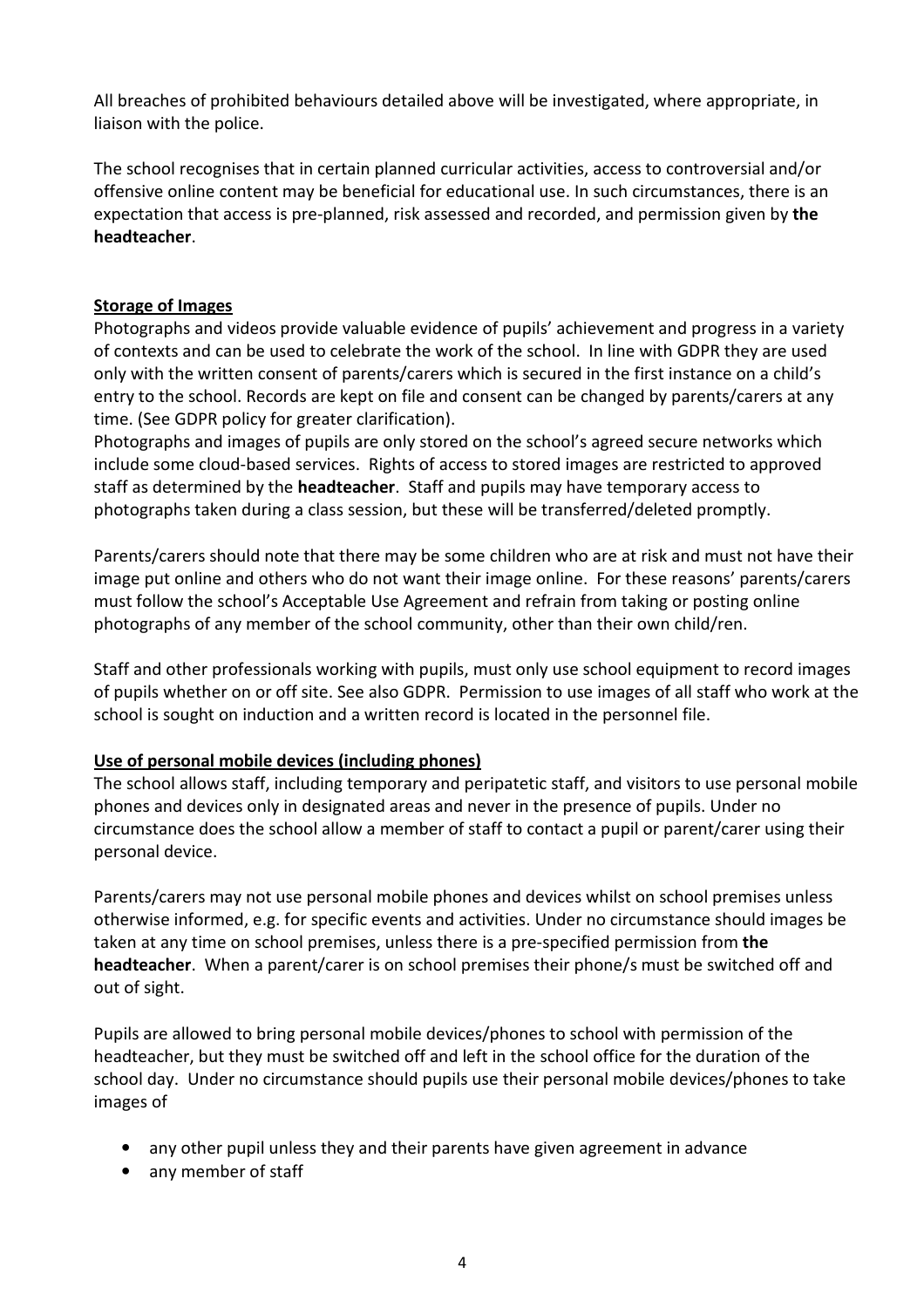The school is not responsible for the loss, damage or theft of any personal mobile device that is brought into school.

Users bringing personal devices into school must ensure there is no inappropriate or illegal content on the device.

## **New technological devices**

New personal technological devices may offer opportunities for teaching and learning. However, the school must consider educational benefit and carry out risk assessment before use in school is allowed. Parents/carers, pupils and staff should not assume that new technological devices will be allowed in school and should check with the head teacher before they are brought into school.

## **Reporting incidents, abuse and inappropriate material**

There may be occasions in school when either a pupil or an adult receives an offensive, abusive or inappropriate message or accidentally accesses upsetting or abusive material. When such a situation occurs the pupil or adult must report the incident immediately to the first available member of staff, the DSL, the headteacher or online safety lead. Where such an incident may lead to significant harm, safeguarding procedures should be followed. The school takes the reporting of such incidents seriously and where judged necessary, the DSL will refer details to social care or the police.

## **5. Curriculum**

Online safety is fully embedded within our curriculum. The school provides a comprehensive, ageappropriate curriculum for online safety which enables pupils to become informed, safe and responsible. This includes teaching to prevent radicalisation, for which staff provide a narrative to counter extremism.

The curriculum is flexible and can respond to any immediate online safety issues and risks as they emerge.

It is necessary for pupils to develop skills of critical awareness, digital resilience and good online citizenship to enable them to use internet, mobile and digital technologies safely and responsibly. Pupils are taught to recognise the creative, collaborative, cultural, economic and educational opportunities provided by the internet, mobile and digital technologies. Curriculum work will also include areas such as:

- Understanding how to use the internet, mobile and digital technologies in a balanced and appropriate way to avoid negative impact on wellbeing, e.g. regulated screen time and diverse online activity
- Learning how to develop a positive online reputation and enhance future opportunities e.g. in relationships and employment
- Developing critical thinking skills and the confidence to challenge and question what they see and read in relation to online content e.g. recognising fake news and extremism, understanding commercial manipulation, maintaining an authentic sense of self that is resilient to online pressure, learning how easy it is to lie online (i.e. users may not be who they say they are and may have ulterior motives)
- Learning to recognise how technology is used for persuasion.
- Learning how to identify online risks.
- Understanding the dangers of giving out personal details online (e.g. full name, address,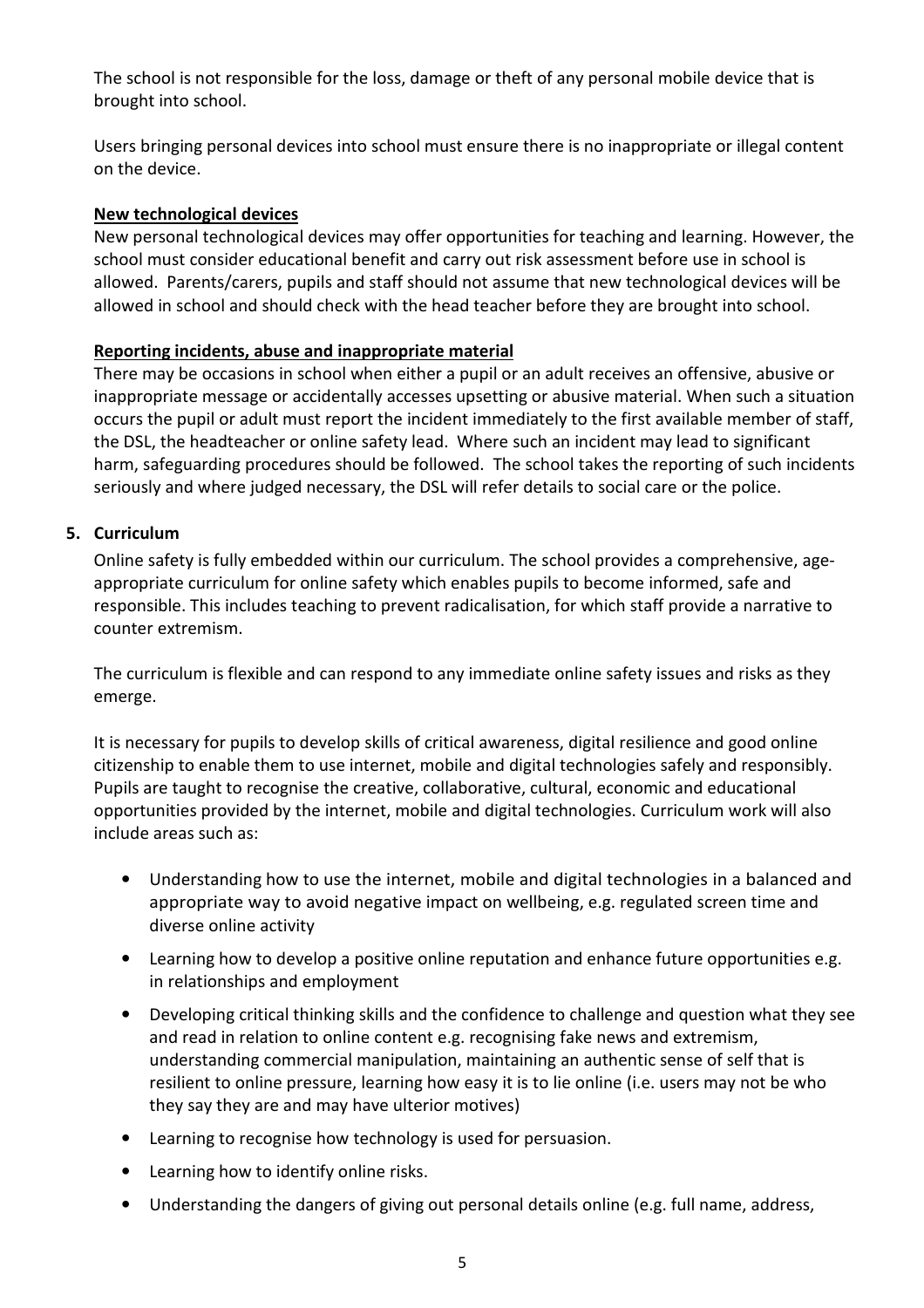mobile/home phone numbers, school details, IM/email address) and the importance of maintaining maximum privacy online

- Thinking carefully before placing images online and considering their appropriateness and understanding the importance of gaining consent before posting photographs of others
- Understanding the permanency of all online postings and conversations
- Understanding relevant legislation, including copyright, and the importance of respecting other people's information, reputation and images
- Understanding the importance of online respect and what constitutes cyberbullying, how to avoid it, the impact it has and how to access help.
- How the law can help protect against online risks and abuse

## **6. Staff and Governor Training**

Staff and governors are trained to fulfil their roles in online safety. The school audits the training needs of all school staff and provides regular training to improve their knowledge and expertise in the safe and appropriate use of internet, mobile and digital technologies. This training is recorded as part of safeguarding records.

New staff are provided with a copy of the online safety policy and must sign the school's Acceptable Use Agreement as part of their induction and before having contact with pupils.

Any organisation working with children based on the school premises are also provided with a copy of the online safety policy and required to sign the Acceptable Use Agreement (Appendix B).

Peripatetic staff, student teachers and regular visitors are provided with a copy of the online safety policy and are required to sign the Acceptable Use Agreement (Appendix B).

Guidance is provided for occasional visitors, volunteers and parent/carer helpers (Appendix C).

## **7. Working in Partnership with Parents/Carers**

The school works closely with families to help ensure that children can use internet, mobile and digital technologies safely and responsibly both at home and school. The support of parents/carers is essential to implement the online safety policy effectively and help keep children safe.

It is important that parents/carers understand the crucial role they play in this process. The school seeks to regularly consult and discuss online safety with parents/carers and seeks to promote a wide understanding of the benefits of new technologies and associated risks. The school provides regular updated online safety information through the school website and by other means.

Parents/carers are asked on an annual basis to read, discuss and co-sign with each child the Acceptable Use Agreement. A summary of key parent/carer responsibilities will also be provided and is available in Appendix E. The Acceptable Use Agreement explains the school's expectations and pupil and parent/carer responsibilities. The support of parents/carers is essential to implement the online safety policy effectively and keep all children safe.

#### **8. Records, monitoring and review**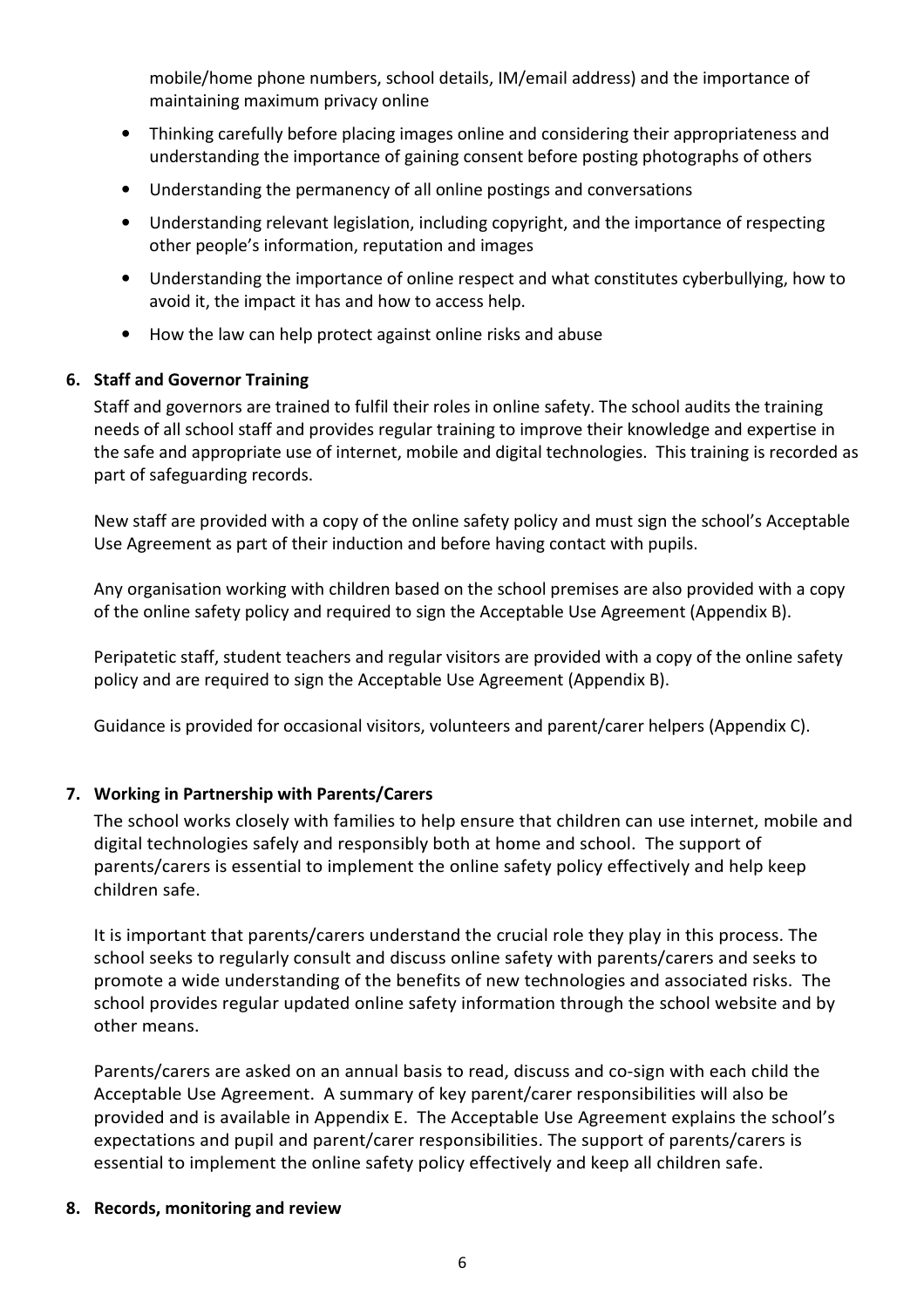The school recognises the need to record online safety incidents and to monitor and review policies and procedures regularly in order to ensure they are effective and that the risks to pupils and staff are minimised.

All breaches of this policy must be reported and all reported incidents will be logged. All staff have the individual responsibility to ensure that incidents have been correctly recorded, acted upon and reported. Online safety incidents are recorded in the CPOMS system.

The school supports pupils and staff who have been affected by a policy breach. Where there is inappropriate or illegal use of internet, mobile and digital technologies, this will be dealt with under the school's behaviour and disciplinary policies as appropriate. Breaches may also lead to criminal or civil proceedings.

Governors receive termly summary data on recorded online safety incidents for monitoring purposes. In addition, governors ensure they have sufficient, quality information to enable them to make a judgement about the fitness for purpose of this policy on an annual basis.

## **9. Document Links:**

Keeping children safe in Education September 2020 Governors' Statement of Behaviour Aims & Values Home School Agreement PSHME Policy and Scheme of Work eSafety & Data Security Policy Equality Scheme SEN/D Policy SEN/D Information report SEN/D code of practice Mental health and behaviour in schools DFE March 2016 Sexual violence and sexual harassment between children in schools and colleges December 2017

## **10. Appendices of the Online Safety Policy**

- A. Appendix A Online Safety Acceptable Use Agreement Staff, Governors and student teachers (on placement or on staff)
- B. Online safety acceptable use agreements for pupils primary
- C. Online safety policy guide for parents/carers. How to support your child and the school community
- D. Guidance on cyberbullying incidents for staff, governors, parents and pupils
- E. Appendix D Guidance for staff on preventing and responding to negative comments on social media 21
- F. Appendix E Safeguarding and remote education during coronavirus (COVID-19) Useful resources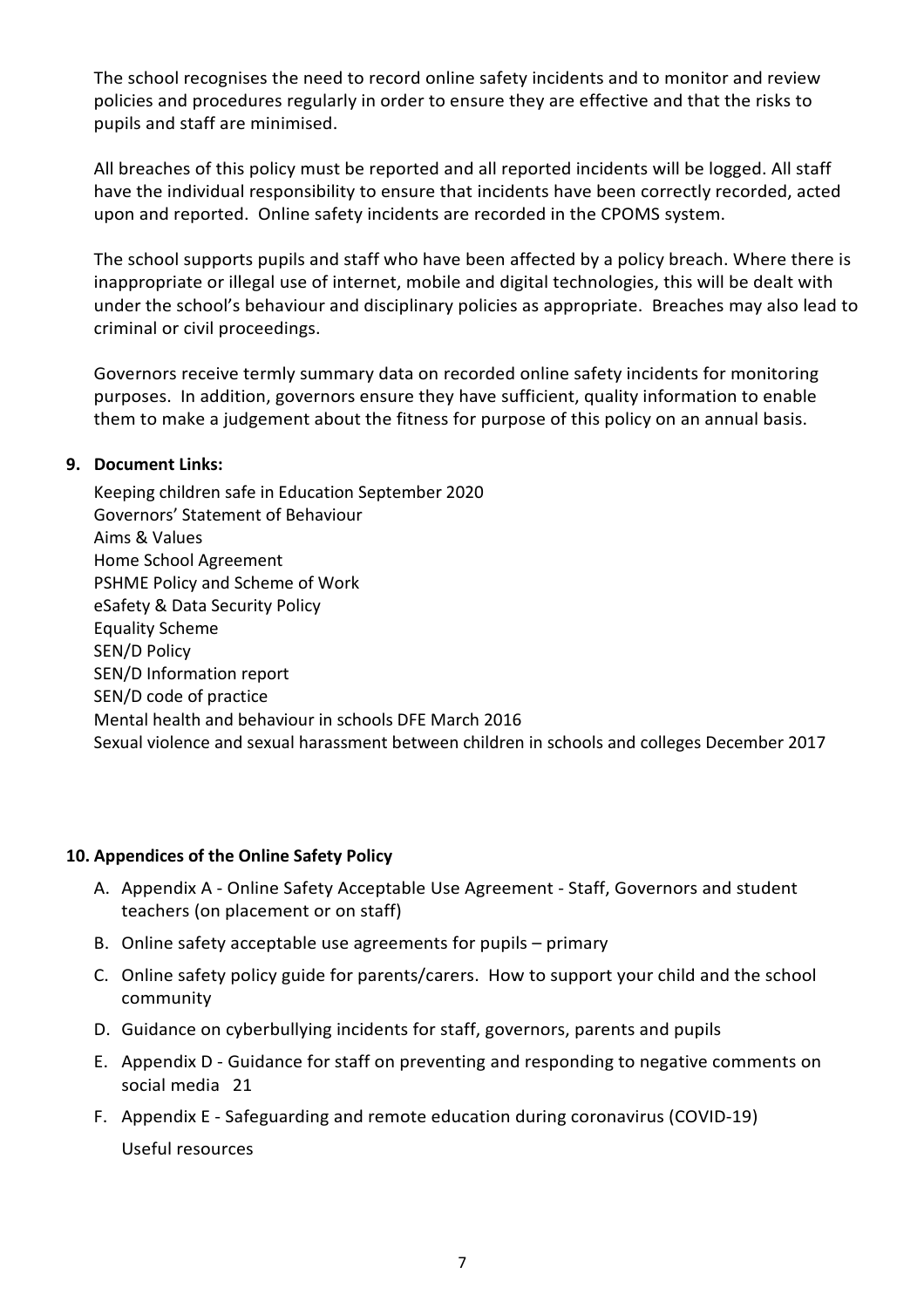## **Appendix A - Online Safety Acceptable Use Agreement - Staff, Governors and student teachers (on placement or on staff)**

You must read this agreement in conjunction with the online safety policy and the GDPR policy. Once you have read these, you must sign and submit this agreement and it will be kept on record in the school. You should retain your own copy for reference. This forms part of your professional and safeguarding responsibilities.

Internet, mobile and digital technologies are part of our daily working life and this agreement is designed to ensure that all staff and governors are aware of their responsibilities in relation to their use. All staff, student teachers and governors are expected to adhere to this agreement and to the online safety policy. Any concerns or clarification should be discussed with Steve Burt. Breaches will be investigated, recorded and, where appropriate, disciplinary procedures will apply and police involvement will be sought.

#### **Internet Access**

I will not access or attempt to access any sites that contain any of the following: pornography; child abuse; discrimination of any kind; promotion of prejudice against any group; promotion of illegal acts; any other information which may be illegal or offensive. Inadvertent access on school equipment must be treated as an online safety incident, reported to the online safety lead and/or DSL and an incident report completed.

#### **Online conduct**

I will ensure that my online activity, both in and outside school, will not bring the school, my professional reputation, or that of others, into disrepute.

I will not browse, download, upload or distribute any material that could be considered offensive, illegal or discriminatory. Exceptionally, use of controversial material as part of the curriculum should be planned and approved on every occasion (see policy).

I will report any accidental access to or receipt of inappropriate materials or filtering breach to the online safety lead or headteacher.

I understand that all my use of the internet and other related technologies can be traced and monitored and, should it be required, must be made available to my line manager, headteacher and others as required.

I will not give out my personal contact and online account information such as phone numbers, email address, and social media account details to pupils and/or parents/carers.

#### **Social networking**

I understand the need to separate my professional role from my private friendships; in my professional capacity I will not become 'friends' with parents/carers or pupils on social networks. Where my school role is my only connection to an individual, private online contact is unacceptable with parents/carers or pupils.

When using social networking for personal use I will ensure my settings are not public. My private account postings will never undermine or disparage the school, its staff, governors, parents/carers or pupils. Privileged information must remain confidential.

I will not upload any material about or references to the school or its community on my personal social networks.

#### **Passwords**

I understand that there is no occasion when a password should be shared with a pupil or anyone who is not a staff member. Supply and student teachers have their accounts so do not need staff member's passwords.

#### **Data protection**

I will follow requirements for data protection as outlined in GDPR policy. These include:

- Photographs must be kept securely and used appropriately, whether in school, taken off the school premises or accessed remotely
- Personal data can only be taken out of school or accessed remotely when authorised by the headteacher or governing body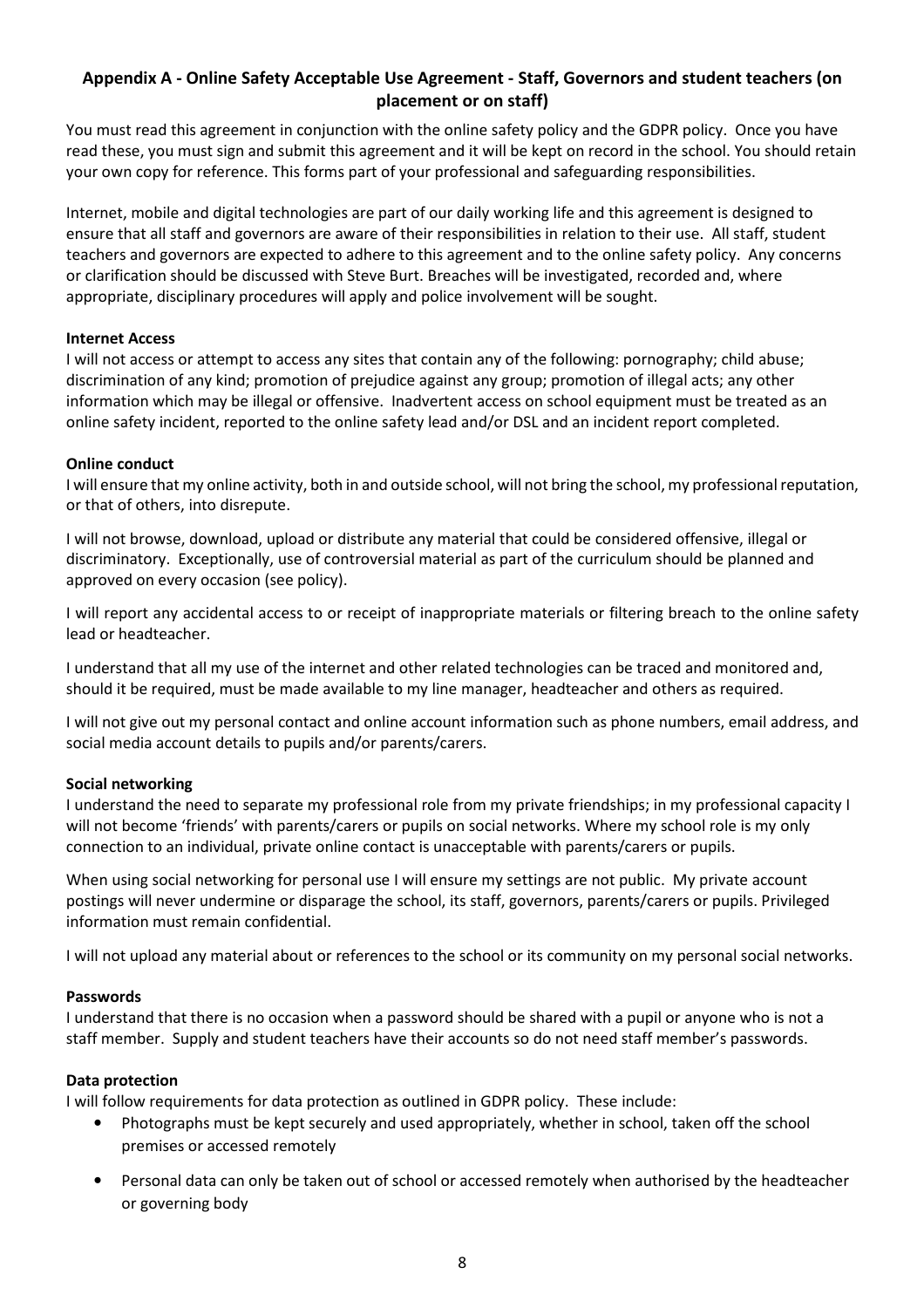• Personal or sensitive data taken off site must be encrypted

#### **Images and videos**

I will only upload images or videos of staff, pupils or parents/carers onto school approved sites where specific permission has been granted.

I will not take images, sound recordings or videos of school events or activities on any personal device.

#### **Use of email**

I will use my school email address or governor hub for all school business. All such correspondence must be kept professional and is open to Subject Access Requests under the Freedom of Information Act.

#### **Use of personal devices**

I understand that as a member of staff I should at no time put myself in a position where a safeguarding allegation can be made against me as a result of my use of personal devices. I understand that the use of personal devices in school is at the discretion of the headteacher.

I will only use approved personal devices in designated areas and never in front of pupils.

I will not access secure school information from personal devices when in school or any other location unless a closed, monitorable system has been set up by the school. Such a system would ensure I was not saving files locally to my own device and breaching data security.

#### **Additional hardware/software**

I will not install any hardware or software on school equipment without permission of the online safety lead or headteacher.

#### **Promoting online safety**

I understand that online safety is the responsibility of all staff and governors and I will promote positive online safety messages at all times including when setting homework or providing pastoral support.

I understand that it is my duty to support a whole school safeguarding approach and will report any inappropriate or concerning behaviour (of other staff, governors, visitors, pupils or parents/carers) to a DSL.

#### **Classroom management of internet access**

I will pre-check for appropriateness all internet sites used in the classroom this will include the acceptability of other material visible, however briefly, on the site. I will not free-surf the internet in front of pupils. I will also check the appropriacy of any suggested sites suggested for home learning.

If I am using the internet to teach about controversial issues I will secure, on every occasion, approval in advance for the material I plan to use with a senior leader.

#### **Video conferencing**

I will only use the conferencing tools that have been identified and risk assessed by the school leadership and DSL. A school-owned device should be used when running video-conferences, where possible.

#### **User signature**

I agree to follow this Acceptable Use Agreement and to support online safety throughout the school. I understand this forms part of the terms and conditions set out in my contract of employment (staff members only) and/or my responsibilities as a governor.

Full Name …………………………………................(printed) Job title …………………………………………………………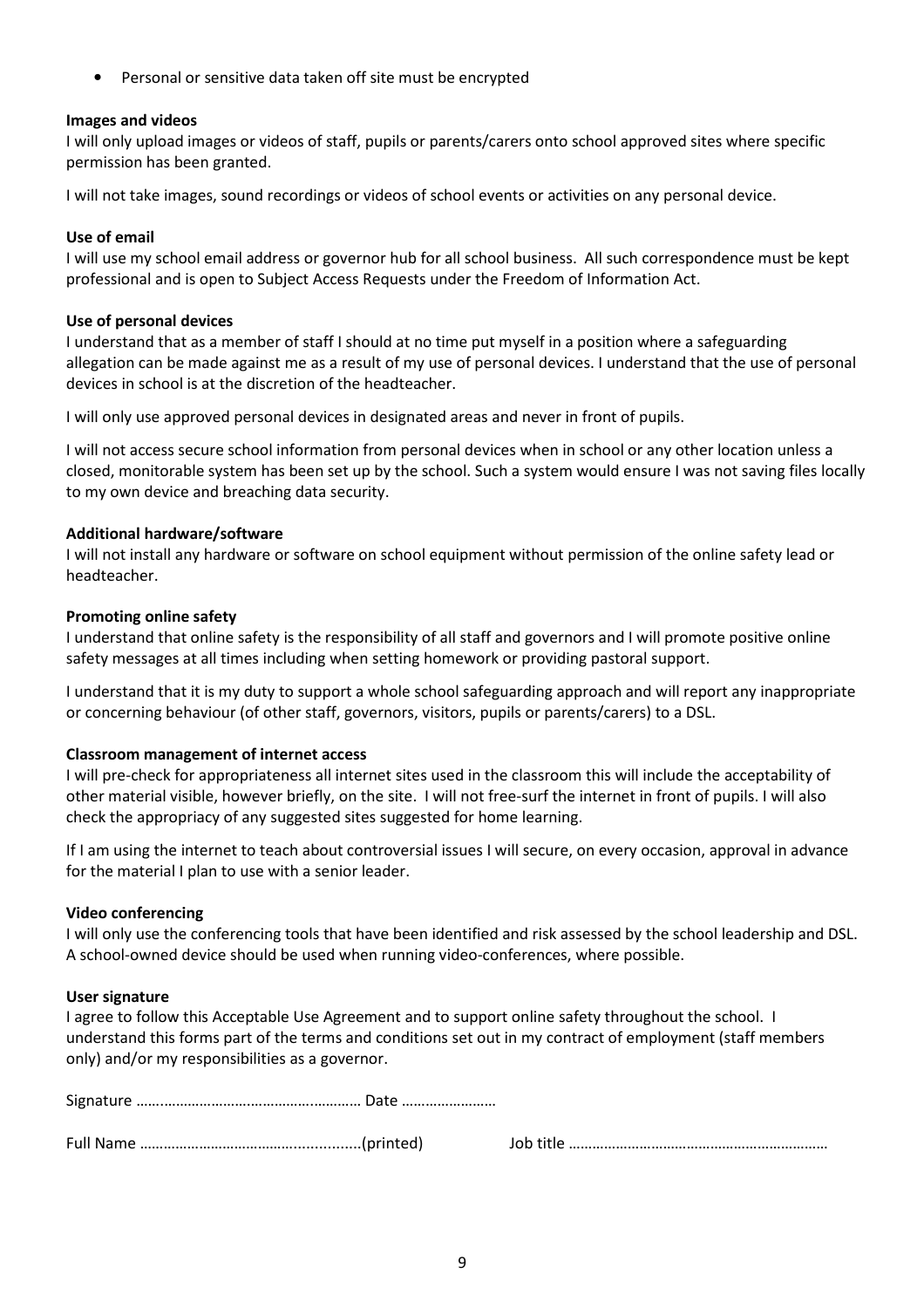## **Appendix B - Online Safety Acceptable Use Agreement Primary Pupils**

## **My online safety rules**

- I will only use school IT equipment for activities agreed by school staff.
- I will not use my personal email address or other personal accounts in school when doing school work.
- I will not sign up for any online service on school devices unless this is an agreed part of a school project approved by my teacher and agreed by my parent/carer.
- I will only open email attachments if it has been approved by a member of school staff in school or a parent/carer out of school.
- In school I will only open or delete my files when told by a member of staff.
- I will not tell anyone other than my parents/carers my passwords. I will not use other people's usernames or passwords to pretend to be them online.
- I will make sure that all online contact I make is responsible, polite and sensible. I will be kind and respectful at all times.
- If I come across anything upsetting, unpleasant or nasty, or anything that makes me feel unsafe, I will tell my teacher or my parent/carer immediately.
- If someone says, asks or posts about me anything upsetting, unpleasant or nasty, or anything that makes me feel unsafe, I will not reply. I will tell my teacher or my parent/carer immediately.
- I will not give out my own or other people's personal information, including: name, phone number, home address, interests, schools or clubs. I will tell my teacher or parent/carer if anyone asks me online for personal information.
- Uploading or sending my image (photographs, videos, live streaming) online puts me at risk. I will always seek permission from my teacher or parent/carer if I wish to do this. I will not take, share or upload any image of anyone else without their permission and also, if they are a child, without their parent's/carer's permission.
- Even if I have permission, I will not upload any images, videos, sounds or words that could upset, now or in the future, any member of the school community, as this is cyberbullying.
- I understand that some people on the internet are not who they say they are and some people are not safe to be in contact with. I will not arrange to meet someone I only know on the internet. If someone asks to meet me, I will not reply to them and I will tell a teacher or a parent/carer immediately.
- I understand that everything I do or receive online can be traced now and in the future. I know it is important to build a good online reputation.
- I understand that some personal devices are allowed in school and some are not, and I will follow the rules. I will not assume that new devices can be brought into school without getting permission.
- I understand my behaviour in the virtual classroom should mirror that in the physical classroom
- I will not lie about my age in order to access games, apps or social networks that are for older people as this will put me at risk.
- I understand that these rules are designed to keep me safe now and in the future. If I break the rules my teachers will look into it and may need to take action.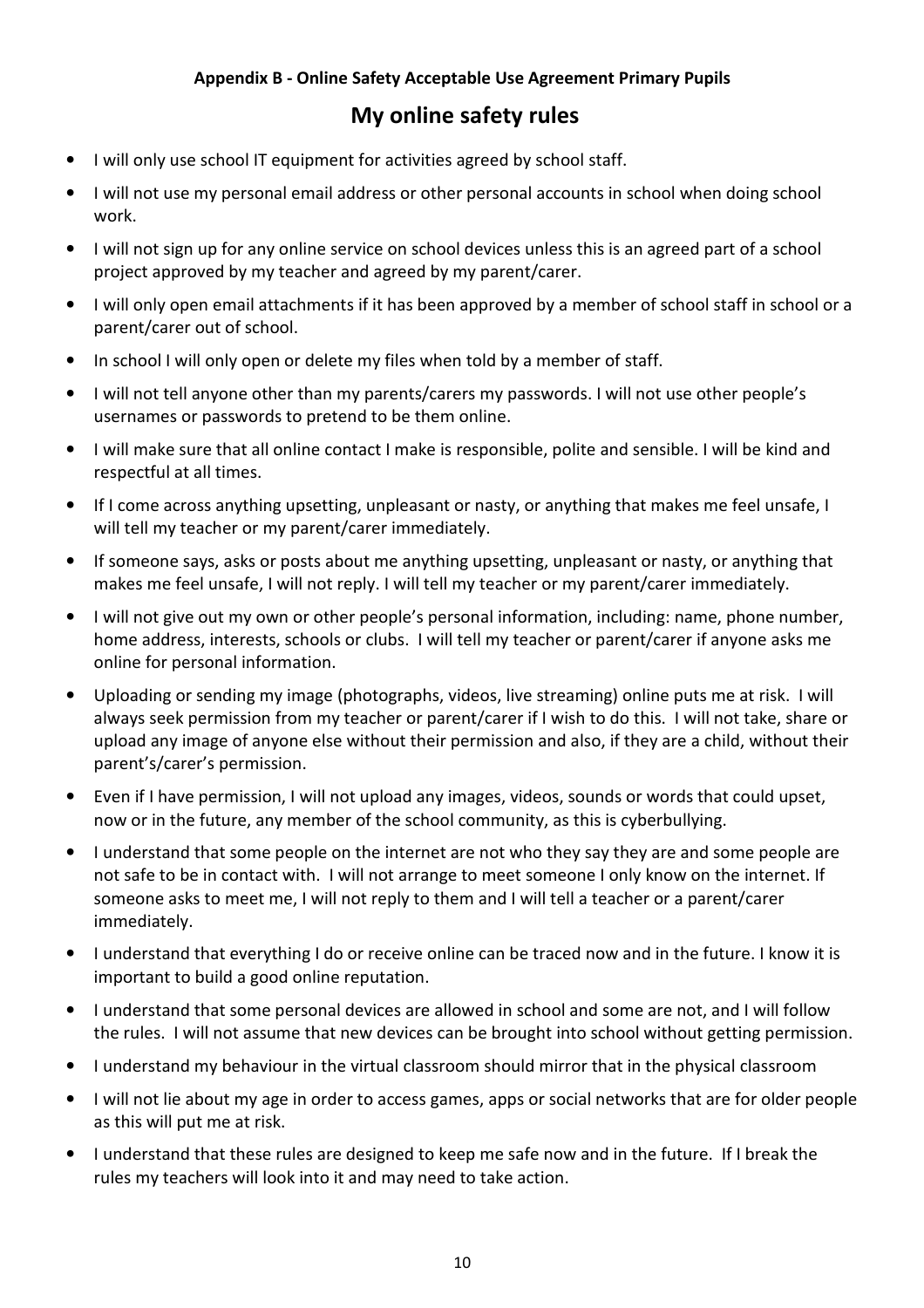Dear Parent/Carer,

The internet, email, mobile technologies and online resources have become an important part of learning and life. We want all children to be safe and responsible when using any IT. It is essential that children are aware of online risk, know how to stay safe and know where to go to report problems or to get help.

Please read through these online safety rules with your child/ren and talk with them to ensure they understand their importance and what it means for them (and for you). When you have done this, you both need to sign this agreement to say that you agree to follow the rules. Any concerns or explanation can be discussed with Mr Burt, Assistant Headteacher.

Please return the signed sections of this form which will be kept on record at the school.

## **Pupil agreement**

Pupil name………………………………………

This agreement is to keep me safe. I have discussed this agreement with my parents/carers and understand the commitment I have made and my responsibilities.

Pupil signature……………………………………………………………………..

## **Parent(s)/Carer(s) agreement**

Parent(s)/Carer(s) name(s)………………………………………………

I/we have discussed this agreement, which highlights the associated risks when accessing the internet, mobile and digital technologies, with our child/ren. I/we agree to support them in following the terms of this agreement.

I/we also agree not to share school related information or images online or post material that may bring the school or any individual within it into disrepute.

(Rather than posting negative material online, any parent, distressed or concerned about an aspect of school should make immediate contact with a member of staff. Negative postings about the school would impact on the reputation of the whole school community. Parents are encouraged to report breaches so that we can protect the reputation of the school, staff, pupils and parents).

I/we also agree not to use personal mobile phones and devices whilst on school premises. I/we understand that under no circumstance should images be taken at any time on school premises of anyone other than our own child/ren, unless there is a pre-specified agreement. I/we understand that when on school premises, phones must not be used and remain out of sight.

## **Parent(s)/Carer(s) agreement**

Parent(s)/Carer(s) name(s)……………………………………………………….

Parent/carer signature………………………………………..

Date ………………………………………………………….…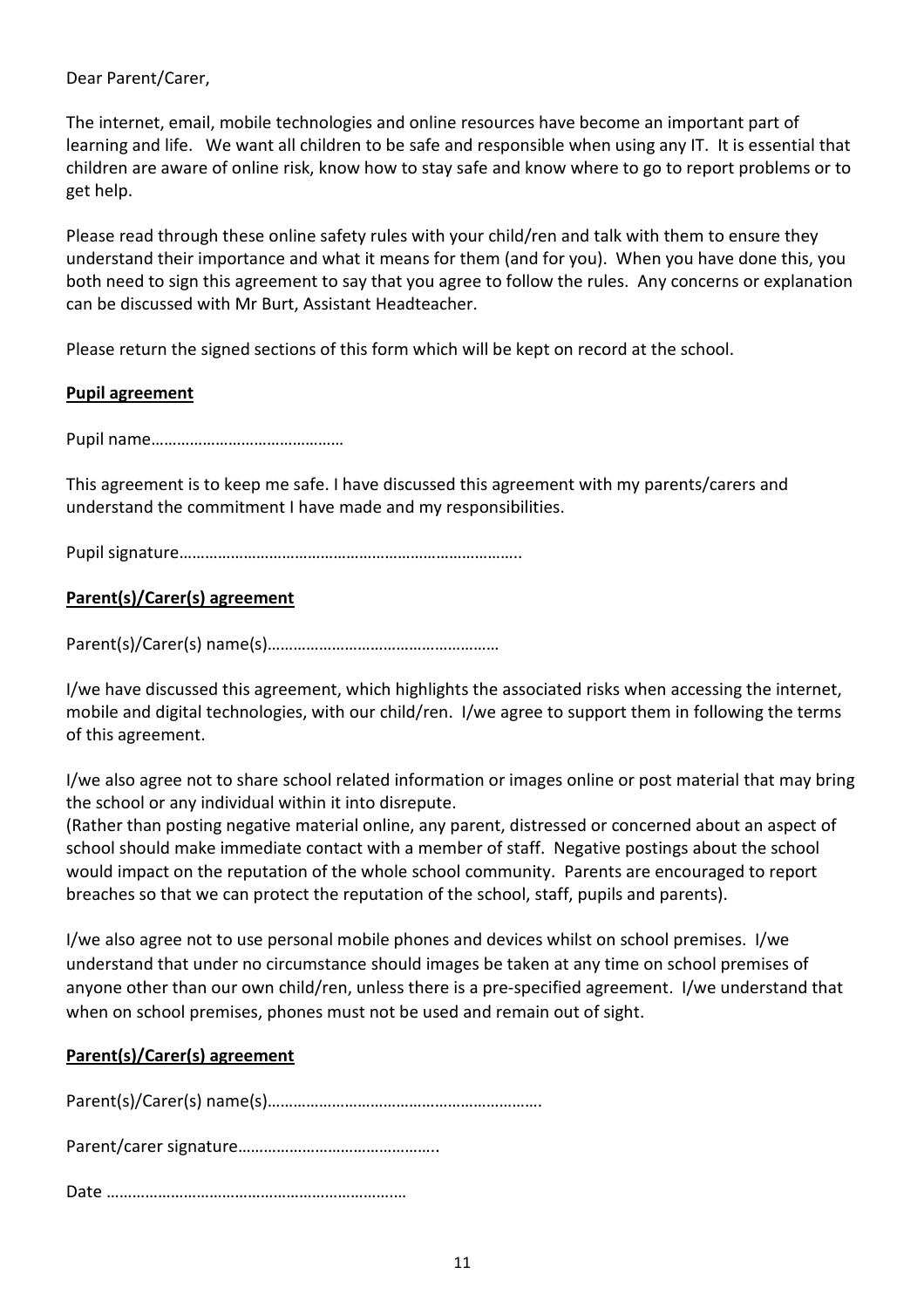## **Appendix C - Online safety policy guide - Summary of key parent/carer responsibilities**

The school provides online safety information for parents/carers, through the website, in newsletters and at events. It is important that parents/carers understand their key role in supporting children to behave appropriately and keep themselves safe online.

The online safety policy, supported by its acceptable use agreements, is intended to protect the interests and safety of the whole school community.

- Parents/carers are required to support their child in understanding and signing the Online Safety Acceptable Use Agreement for pupils.
- Parents/carers may only use personal mobile phones and devices outside of the school gates unless otherwise informed, e.g. for specific events and activities. Under no circumstance should images be taken at any time on school premises that include anyone other than their own child, unless there is a pre-specified agreement with individuals and parents/carers. When a parent/carer is on school premises during school hours, their phone/s must be switched off and out of sight.
- Parents/carers should not assume that pupils can bring technological devices to school and should always check the school policy.
- All cyberbullying incidents affecting children in the school should be reported immediately. (If the incident involves an indecent image of a child the report must also be made immediately to the police for your own protection.) The school will investigate and respond to all reported cyberbullying incidents, liaising with others where appropriate. No reply should ever be sent to the sender/poster of cyberbullying content. If applicable block the sender and report abuse to the site. Evidence should be retained and shown in school and/or to the police. Evidence should not be forwarded.
- The school may choose to set up social media sites, blogs or have some other online presence in its own name. Parents/carers, however, do not have the right to set up any site, page, chat group or any other online presence that uses the school name or logo in any form.
- Any parent/carer, distressed or concerned about an aspect of school should make immediate contact with a member of staff rather than posting their concerns online. Parents/carers should not share school related information or images online or post material that may bring the school or any individual within it into disrepute. Negative postings about the school would impact on the reputation of the whole school community. Parents/carers are encouraged to report breaches so that we can protect the reputation of the school, staff, pupils and parents/carers.

Please see the full online safety policy in the policies section on the school website.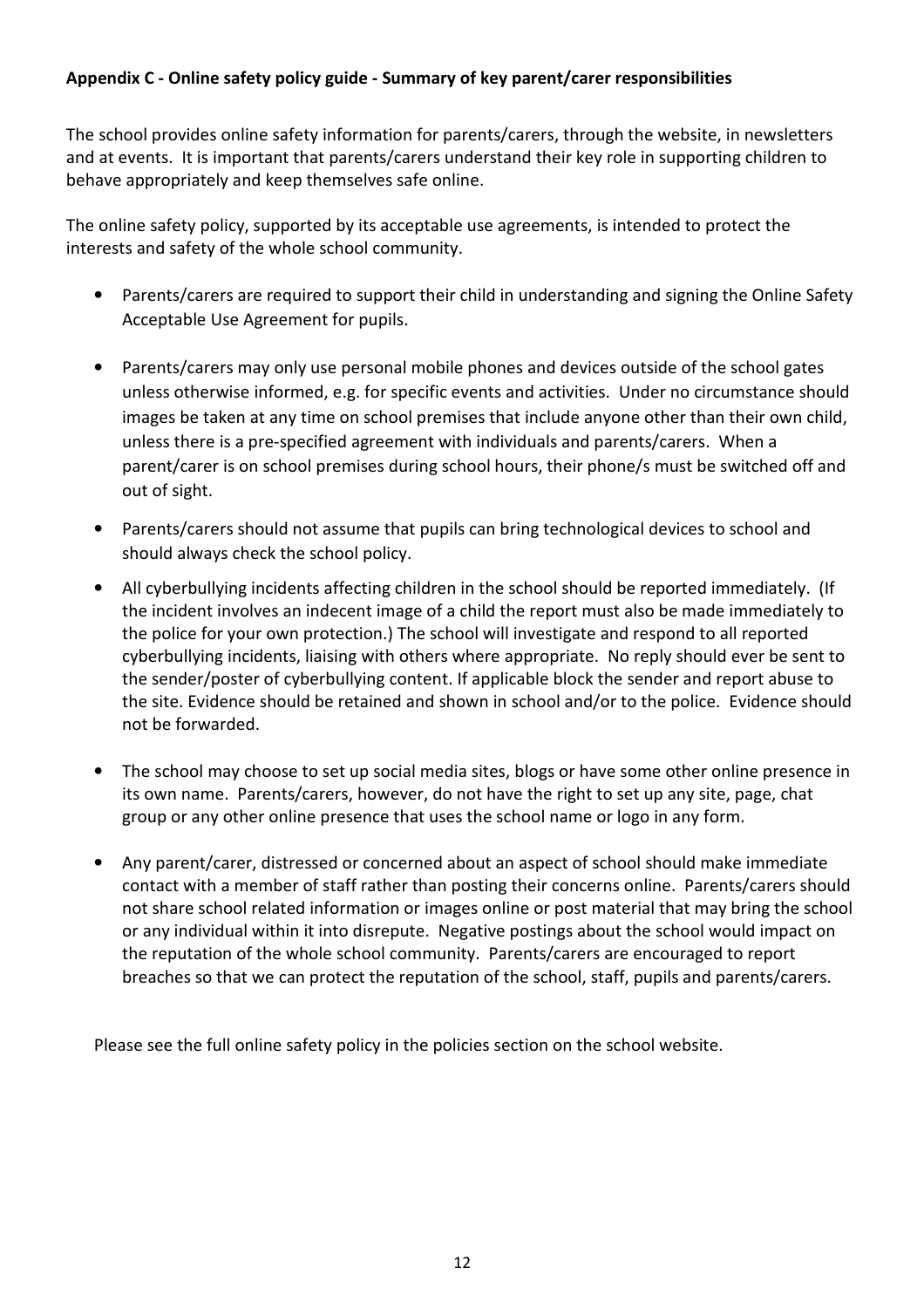## **Appendix D** - **Guidance on the process for responding to cyberbullying incidents**

All cyberbullying incidents should be reported and responded to. Where the perpetrator is a member of the school community the majority of cases can be dealt with through mediation and/or disciplinary processes.

The following procedures are recommended:

- Never reply to the sender/poster of cyberbullying content. If applicable, block the sender.
- Incidents should be reported immediately. Pupils should report to a member of staff (e.g. class teacher, headteacher) and staff members should seek support from their line manager or a senior member of staff.
- The person reporting the cyberbullying should save the evidence and record the time and date. This evidence must not be forwarded but must be available to show at a meeting. Under no circumstances should indecent images of children and young people be printed or forwarded as this is a further criminal act. Staff should not ask to see the evidence of reported indecent images of children or young people but must refer this immediately to the police. Any member of staff being shown such evidence should immediately inform their line manager or the headteacher so that the circumstances can be recorded.
- A senior member of staff will meet with the person who has reported the incident and the target, if different, to listen, reassure and support. All relevant facts will be reviewed and documented.
- A senior member of staff will conduct an investigation.
- Anyone found to have cyberbullied will have attention drawn to the seriousness of their behaviour and if necessary the police will be involved. If the comments are threatening, abusive, sexist, of a sexual nature, constitute a hate crime or are libellous they may well break the law. Online harassment and stalking is also a crime.
- Once evidence has been secured then the person who has cyberbullied will be requested to remove the offending comments/material. Any refusal will lead to an escalation of sanctions.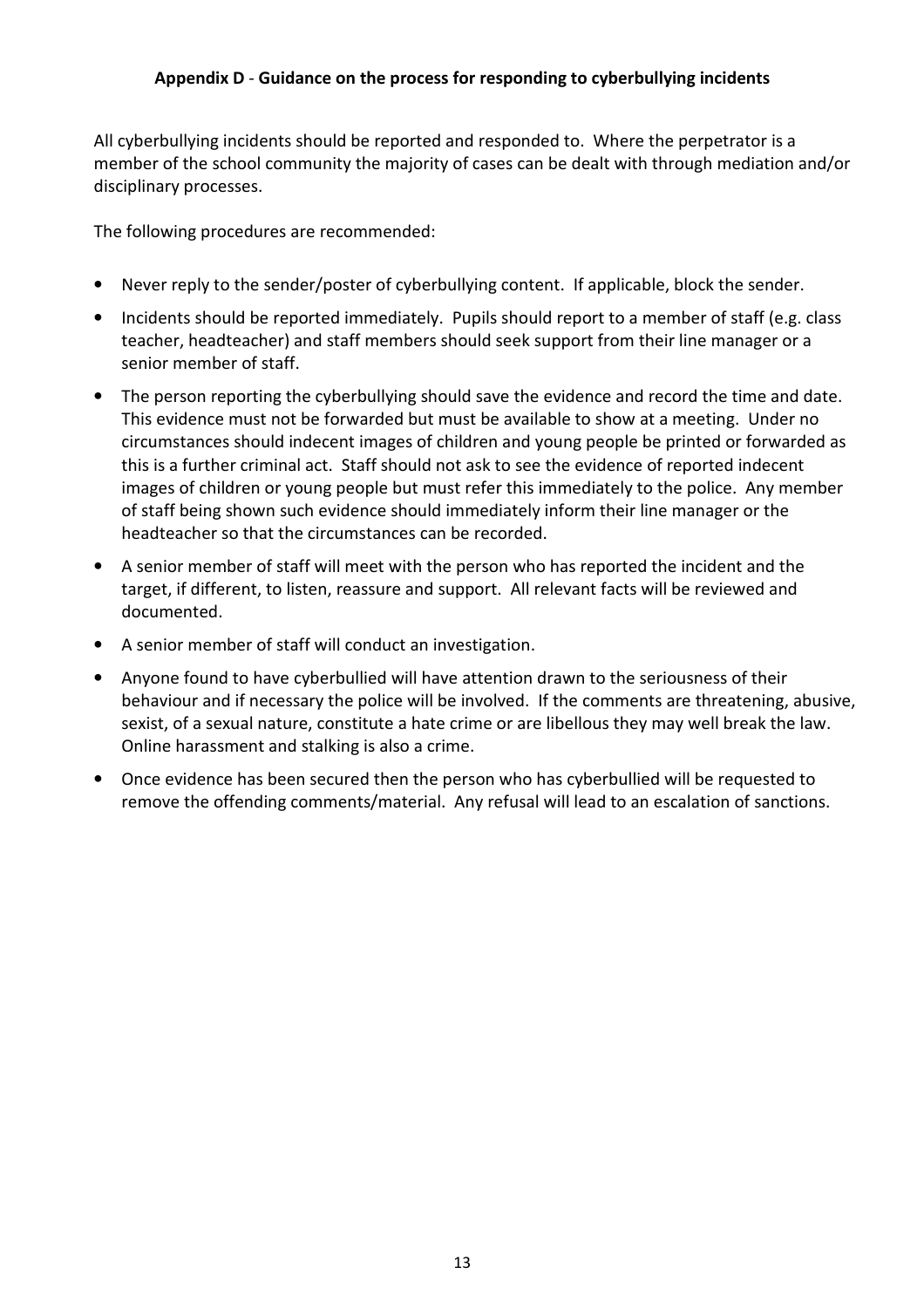## **Appendix E** - **Guidance for staff on preventing and responding to negative comments on social media**

The school should make it clear which, if any, social media platforms are used to communicate with parents/carers. If used correctly, parents can use a school's social media site as a source of reliable information. The online safety policy, see especially Appendix F (Online safety policy guide - Summary of key parent/carer responsibilities), clarifies that no other social media platforms should be set up using the school's name or logo.

The school should regularly reinforce with all parties that discussion of school issues on social media platforms, either positive or negative, should not take place as this could bring the school into disrepute and affect families and children. Parents should be encouraged to be good online role models and not post statements written in anger or frustration. Identified routes to raise concerns directly with the school should be used.

If negative comments are posted:

## • **Collect the facts**

As soon as you become aware of adverse comments relating to the school you need to establish what is being said. It is essential that if you have access to the postings they are secured and retained together with any other evidence. Do not become engaged in responding directly.

If the allegations against a member of staff or a pupil are of a serious nature, these will need to be formally investigated. This may involve the police and the headteacher will need to follow the school's safeguarding procedures.

If there is a risk of serious damage to the school reputation or the reputation of individual members of staff, professional legal advice should be sought.

Adverse comments of any kind are highly demotivating and cause stress and anxiety. It is important that the senior staff reassure and support all staff and/or other affected members of the school community.

## • **Addressing negative comments and complaints**

Contact the complainants and invite them to a meeting. In the meeting, make sure you have any evidence available.

The meeting must:

- Draw attention to the seriousness and impact of the actions/postings;
- Ask for the offending remarks to be removed;
- Explore the complainant's grievance;
- Agree next steps;
- Clarify the correct complaints procedures.

If the meeting does not resolve the issue, the parents must be informed that the school will need to take the matter further. This may include:

- Reporting the matter to the social network site if it breaches their rules or breaks the law;
- Reporting the matter to the police if it breaks the law, e.g. if the comments are threatening, abusive, malicious, sexist, of a sexual nature, constitute a hate crime or are libellous they may well break the law. Online harassment and stalking is also a crime.

If inappropriate postings continue or the original material is not removed, a second meeting is advisable to re-iterate the seriousness of the matter.